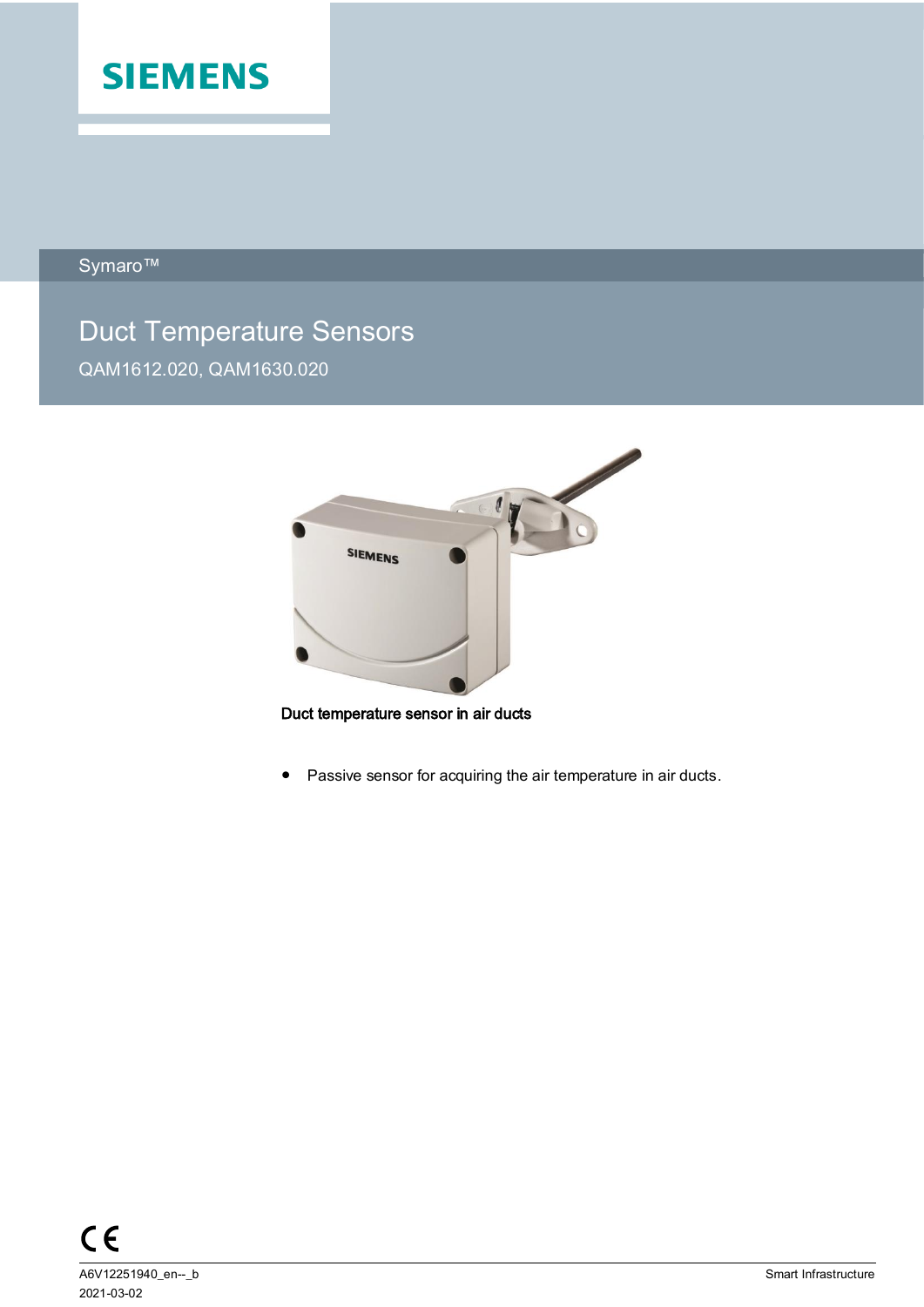The duct temperature sensors are for use in ventilation and air conditioning plants as:

- Supply or extract air temperature sensors
- Limit sensors, e.g. for minimum limitation of the supply air temperature
- Reference sensors, e.g. for shifting the room temperature as a function of the outside temperature
- Measuring sensors, e.g. for measured value indication or for connection to a building automation and control system

#### <span id="page-1-0"></span>Function

The sensor acquires the air temperature via its sensing element whose resistance changes as a function of the temperature. The signal is delivered to a suitable controller for further handling.

## Sensing elements



| Legend | R | Resistance value in Ohm        |
|--------|---|--------------------------------|
|        |   | Temperature in degrees Celsius |

∆ϑ Temperature differential in Kelvin

## Mechanical design

The duct temperature sensor consists of the following components:

- Two-sectional plastic housing comprised of base with connection terminals and removable cover (snap-on design)
- Immersion rod complete with sensing element

The connection terminals can be accessed after removing the cover.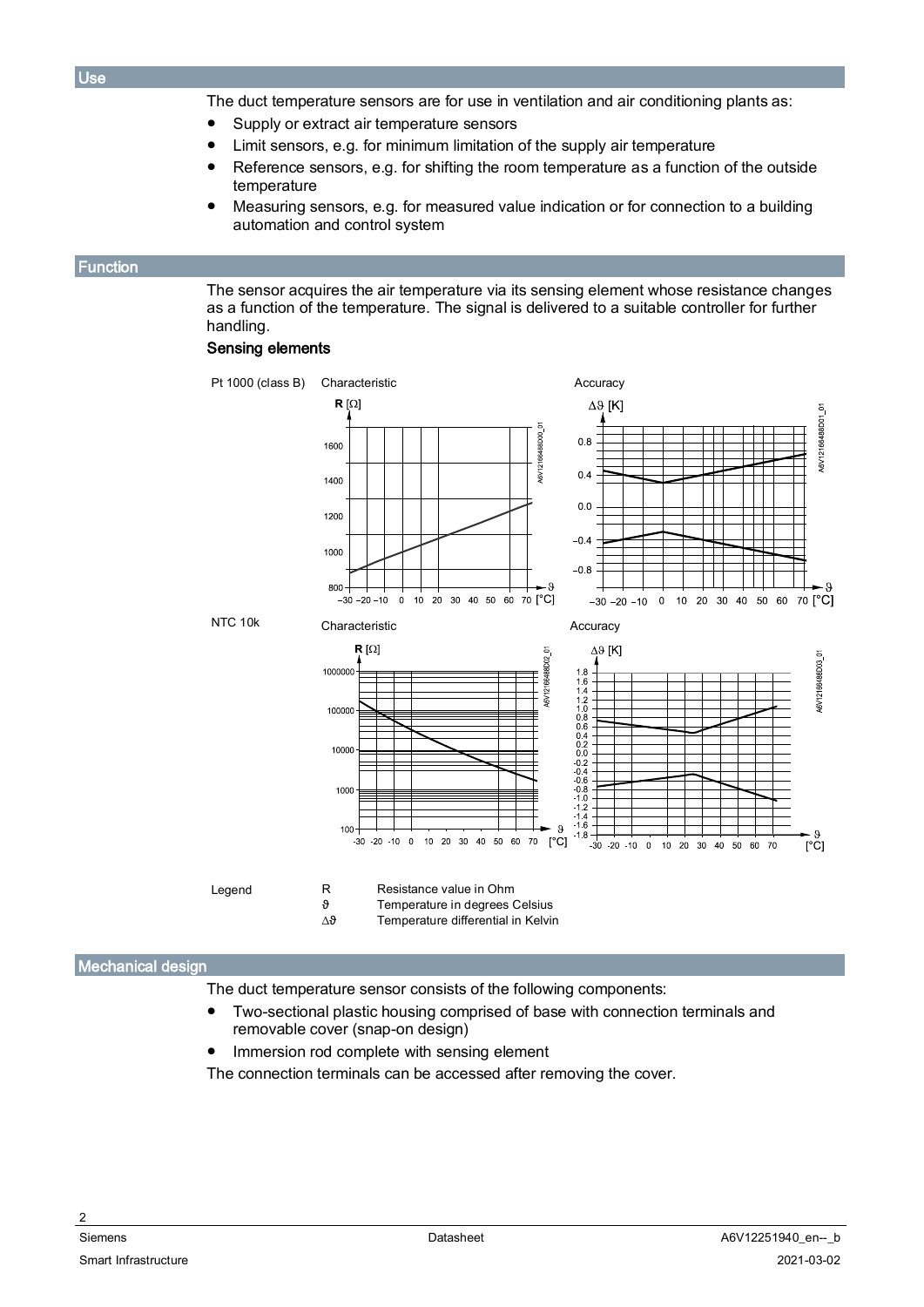#### <span id="page-2-0"></span>Type summary

| Type reference | Immersion rod length | Sensing element |
|----------------|----------------------|-----------------|
| QAM1612.020    | 0.2 <sub>m</sub>     | Pt 1000         |
| QAM1630.020    | 0.2 <sub>m</sub>     | NTC 10k         |

#### **Ordering**

When ordering, please give name and type reference, e.g.: Duct temperature sensor QAM1612.020.

## Equipment combinations

All systems or devices capable of acquiring and handling the sensor's passive output signal.

| Notes <sup>1</sup> |  |  |
|--------------------|--|--|
|                    |  |  |

## **Mounting**

## Mounting location

- For supply air temperature control: Downstream from the fan if the fan is located after the last air handling unit. Otherwise, after the last air handling unit with a minimum distance of 0.5 m
- For extract air temperature control: Always upstream of the extract air fan
- As a limit sensor for the supply air temperature: As close as possible to the air outlet into the room
- For dew point control: Immediately after the spray trap of the air washer

The immersion rod must not touch the duct wall.

The sensor is supplied complete with Mounting Instructions.

# Mounting positions

#### Permitted Not permitted



# Mounting examples



3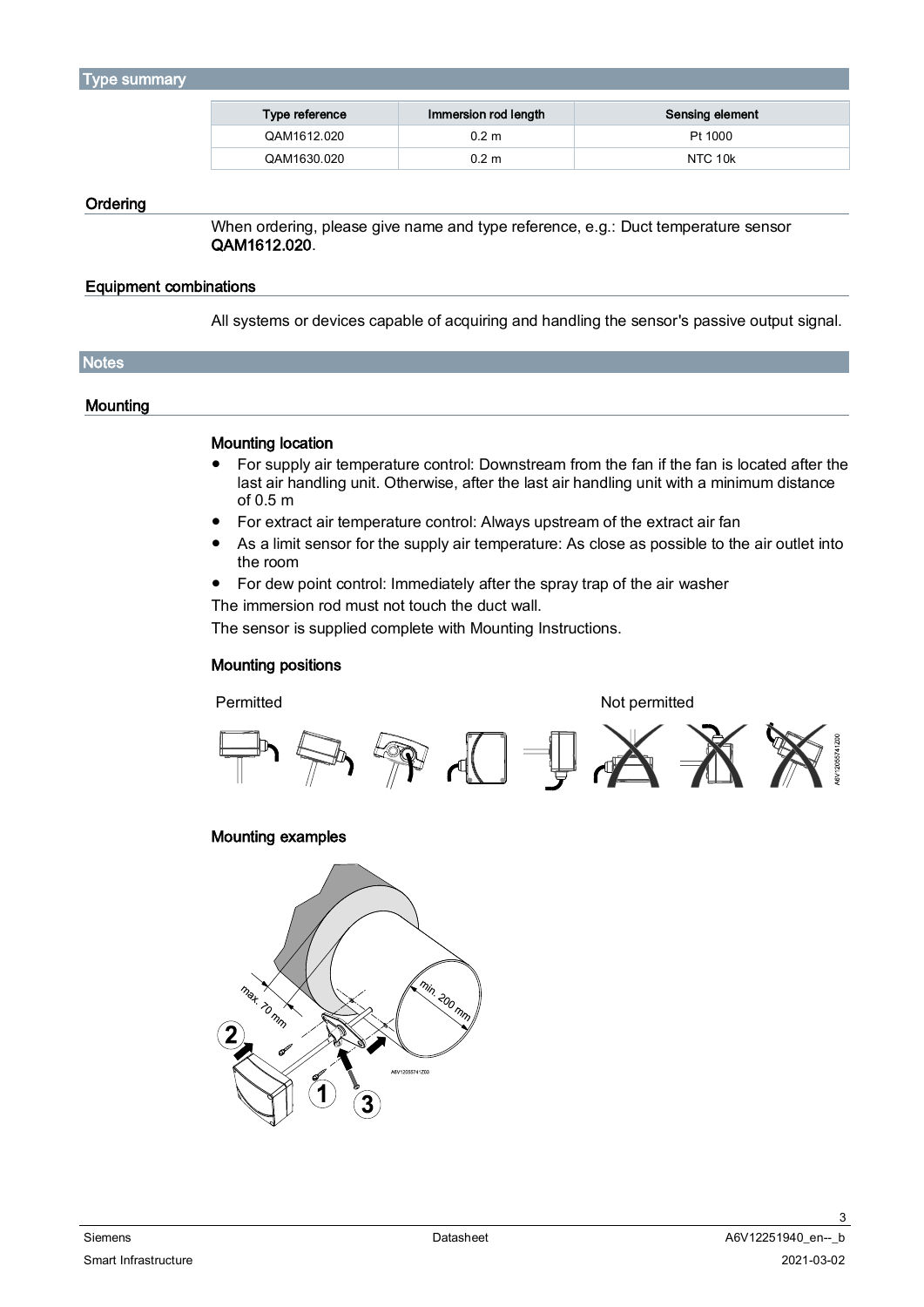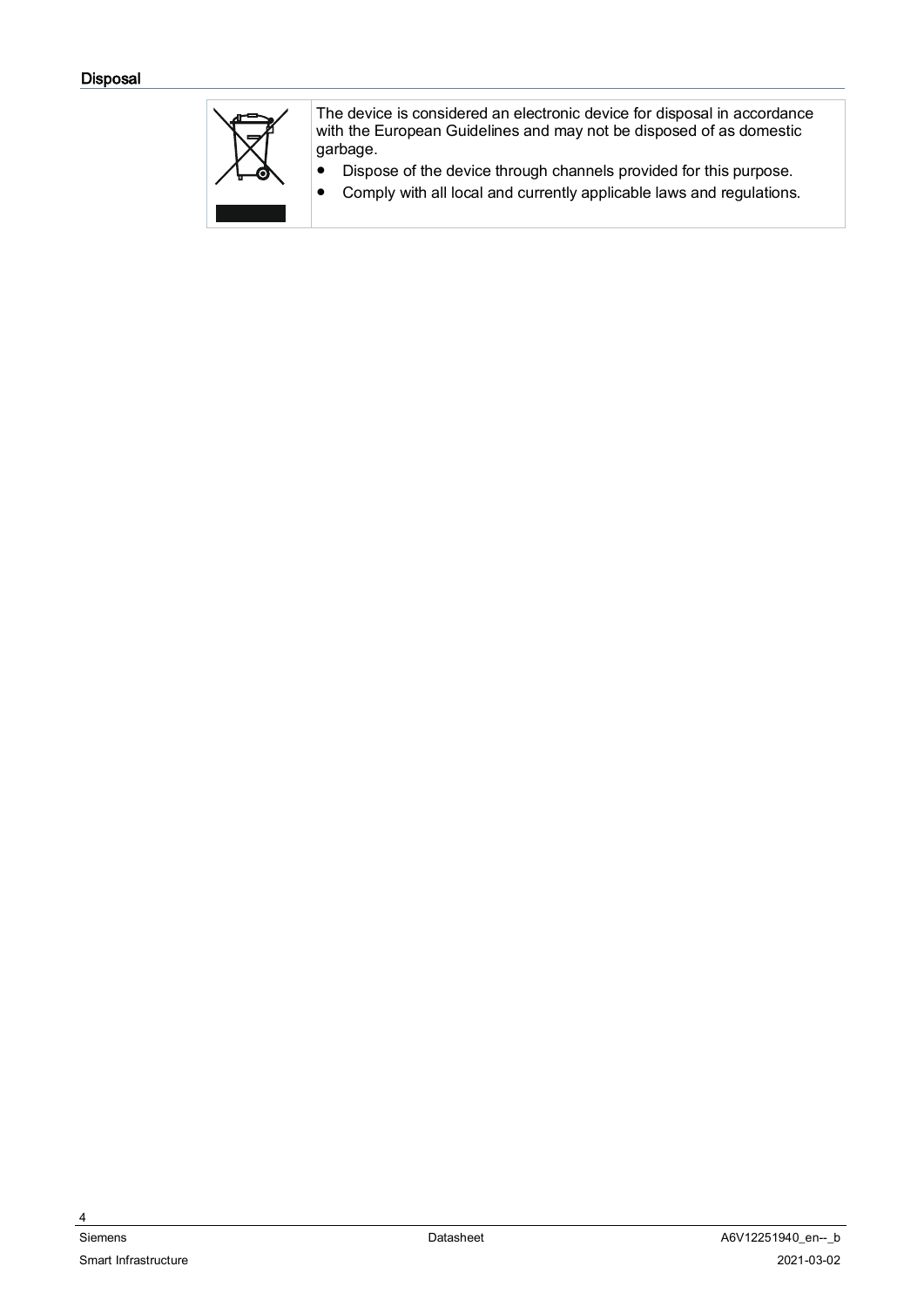| <b>Functional data</b>                           |                                                                                                                                                                                                                                     |  |  |  |
|--------------------------------------------------|-------------------------------------------------------------------------------------------------------------------------------------------------------------------------------------------------------------------------------------|--|--|--|
| Operating range                                  | $-3070 °C$                                                                                                                                                                                                                          |  |  |  |
| Sensing element                                  | Refer to Type summary $[\rightarrow 3]$                                                                                                                                                                                             |  |  |  |
|                                                  | Refer to Type summary $[\rightarrow 3]$                                                                                                                                                                                             |  |  |  |
| Immersion rod length                             |                                                                                                                                                                                                                                     |  |  |  |
| Time constant                                    | 30 s at 2 m/s                                                                                                                                                                                                                       |  |  |  |
| Dead time                                        | < 1 s                                                                                                                                                                                                                               |  |  |  |
| Measuring accuracy                               | Refer to Function $[\rightarrow 2]$                                                                                                                                                                                                 |  |  |  |
| Ambient conditions and protection classification |                                                                                                                                                                                                                                     |  |  |  |
| Protection degree of housing                     | IP42 according to EN 60529                                                                                                                                                                                                          |  |  |  |
| <b>Protection class</b>                          | III according to EN 60730-1                                                                                                                                                                                                         |  |  |  |
| <b>Environmental conditions</b>                  |                                                                                                                                                                                                                                     |  |  |  |
| Transport                                        |                                                                                                                                                                                                                                     |  |  |  |
| Climatic conditions<br>$\bullet$                 |                                                                                                                                                                                                                                     |  |  |  |
| Temperature<br>$\qquad \qquad -$                 | $-2060 °C$                                                                                                                                                                                                                          |  |  |  |
| Humidity<br>$\overline{\phantom{0}}$             | $595$ % r.h.                                                                                                                                                                                                                        |  |  |  |
| Operation                                        |                                                                                                                                                                                                                                     |  |  |  |
| Climatic conditions                              |                                                                                                                                                                                                                                     |  |  |  |
| Temperature (housing)<br>$\qquad \qquad -$       | 050 °C                                                                                                                                                                                                                              |  |  |  |
| Humidity (housing)<br>$\qquad \qquad -$          | $1090$ % r.h.                                                                                                                                                                                                                       |  |  |  |
| Standards, directives and approvals              |                                                                                                                                                                                                                                     |  |  |  |
| Product standard                                 | EN 60730-1<br>Automatic electrical controls for household and similar<br>use                                                                                                                                                        |  |  |  |
| EU conformity (CE)                               | A5W00040629 *)                                                                                                                                                                                                                      |  |  |  |
| Environmental compatibility                      | The product environmental declaration<br>(A5W00146316A *) contains data on environmentally<br>compatible product design and assessments (RoHS<br>compliance, materials composition, packaging,<br>environmental benefit, disposal). |  |  |  |
| General                                          |                                                                                                                                                                                                                                     |  |  |  |
| Perm. cable lengths                              | Refer to Data Sheet of the relevant controller                                                                                                                                                                                      |  |  |  |
| Electrical connections screw terminals for       | 1 × 2.5 mm <sup>2</sup> or 2 × 1.5 mm <sup>2</sup>                                                                                                                                                                                  |  |  |  |
| Cable entry                                      | Sealing ring                                                                                                                                                                                                                        |  |  |  |
| <b>Materials and colors</b>                      |                                                                                                                                                                                                                                     |  |  |  |
| Immersion rod                                    | Stainless steel                                                                                                                                                                                                                     |  |  |  |
| Base                                             | PC (light-grey)                                                                                                                                                                                                                     |  |  |  |
| Cover                                            | PC (light-grey)                                                                                                                                                                                                                     |  |  |  |
| Mounting flange                                  | PC+GF10 (light grey)                                                                                                                                                                                                                |  |  |  |
| Packaging                                        | Corrugated cardboard                                                                                                                                                                                                                |  |  |  |
| Weight including package                         |                                                                                                                                                                                                                                     |  |  |  |
| QAM1612.020                                      | Approx. 0.154 kg                                                                                                                                                                                                                    |  |  |  |
| QAM1630.020                                      | Approx. 0.154 kg                                                                                                                                                                                                                    |  |  |  |

\*) The documents can be downloaded fro[m http://siemens.com/bt/download.](http://siemens.com/bt/download)